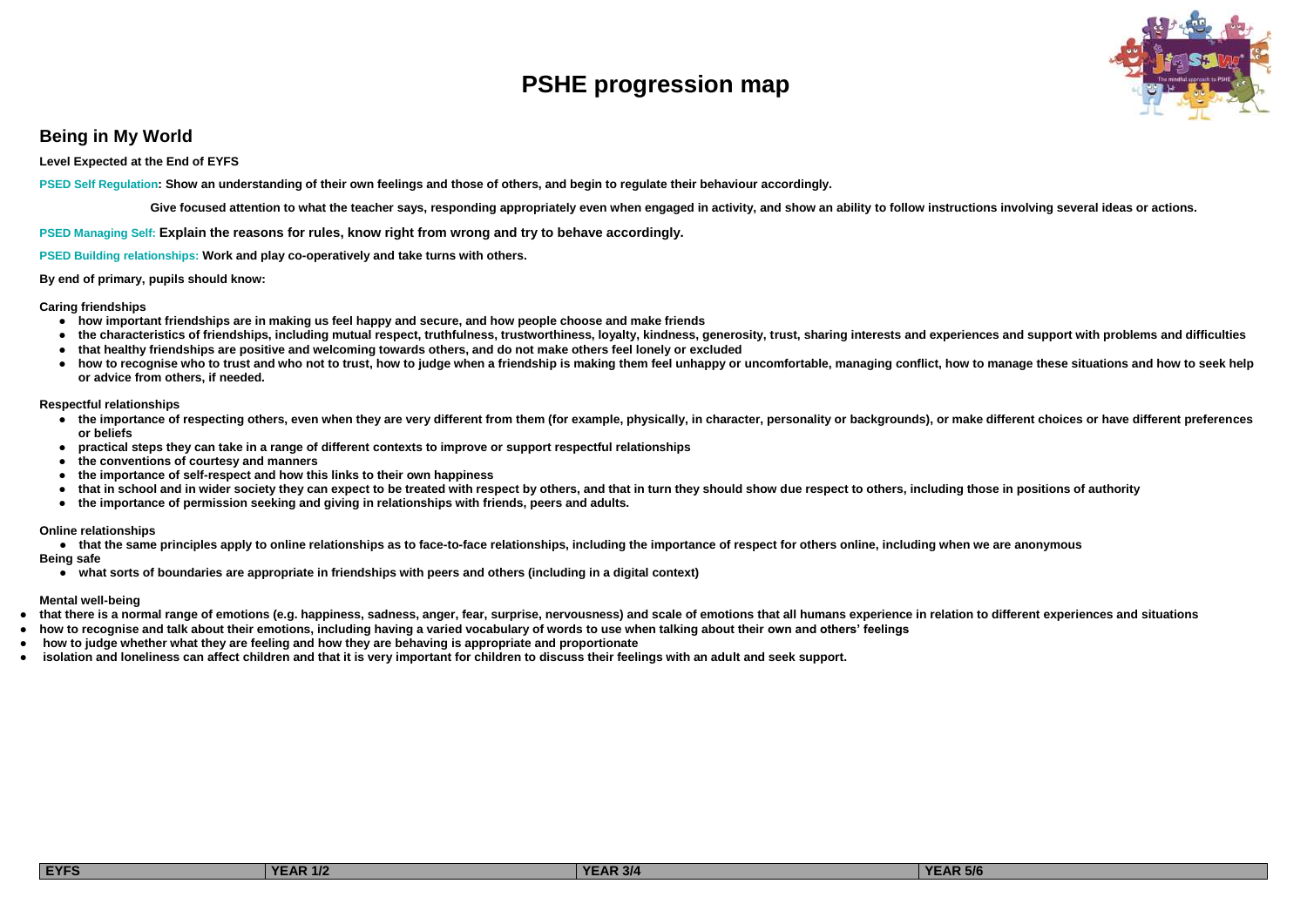| Know they have a right to learn<br>and play, safely and happily<br>Know that some people are<br>different from themselves<br>Know that hands can be used<br>kindly and unkindly<br>Know special things about<br>themselves<br>Know how happiness and<br>sadness can be expressed<br>Know that being kind is good<br>Identify feelings associated with<br>belonging<br>Skills to play co-operatively with<br>others<br>Be able to consider others'<br>feelings<br><b>Identify feelings of happiness</b><br>and sadness<br>Be responsible in the setting | Understand their own rights and responsibilities<br>with their classroom and of their class members<br>Understand that their choices have<br>consequences<br>Know about rewards and consequences and that<br>$\bullet$<br>these stem from choices<br>Know that it is important to listen to other people<br>$\bullet$<br>Understand that their views are important and<br>valuable<br>Know that positive choices impact positively on<br>$\bullet$<br>self-learning and the learning of others<br>Identifying hopes and fears for the year ahead<br>$\bullet$<br>Understand that they are safe in their class<br>Identifying helpful behaviours to make the class<br>$\bullet$<br>a safe place<br>Understand that they have choices<br>$\bullet$<br>Understanding that they are special<br>Identify what it's like to feel proud of an<br>achievement<br>Recognise feelings associated with positive and<br>$\bullet$<br>negative consequences<br>Know how to make their class a safe and fair<br>$\bullet$<br>place<br><b>Show good listening skills</b><br>$\bullet$<br>Be able to work co-operatively<br>Recognise own feelings and know when and<br>$\bullet$<br>where to get help<br>Recognise the feeling of being worried<br>$\bullet$ | Know that the school has a shared set of values<br>$\bullet$<br>Know why rules are needed and how these relate to<br>choices and consequences<br>Know that actions can affect others' feelings<br>Know that others may hold different views<br>Understand that they are important<br>Know what a personal goal is<br>$\bullet$<br>Understanding what a challenge is<br>Know their place in the school community<br>Know what democracy is (applied to pupil voice in<br>$\bullet$<br>school)<br>Know how groups work together to reach a consensus<br>Know that having a voice and democracy benefits the<br>school community<br>Know how individual attitudes and actions make a<br>difference to a class<br>Know about the different roles in the school community<br>Know that their own actions affect themselves and<br>others<br>Make other people feel valued<br>Develop compassion and empathy for others<br>Be able to work collaboratively<br><b>Recognise self-worth</b><br>Identify personal strengths<br>Recognise feelings of happiness, sadness, worry and<br>fear in themselves and others<br>Identify the feelings associated with being included or<br>excluded<br>Be able to take on a role in a group discussion / task<br>and contribute to the overall outcome<br>Know how to regulate my emotions<br>Recognise the feelings of being motivated or<br>unmotivated<br>Can make others feel valued and included<br>Understand why the school community benefits from a<br><b>Learning Charter</b><br>Be able to help friends make positive choices | <b>Under</b><br>$\bullet$<br>the sc<br>demo<br>Under<br>with b<br>count<br>Know<br>set pe<br>Know<br>and th<br>Know<br>$\bullet$<br>Conve<br>Know<br>world<br>Know<br>$\bullet$<br>global<br><b>Under</b><br>$\bullet$<br><b>Under</b><br>conse<br>Empat<br>$\bullet$<br>own<br>Consi<br>thems<br>Be abl<br>Be abl<br>Know<br>Know<br>Be abl<br>fortun<br>Demo<br>others<br>Can d<br>Can ta<br>Be abl<br>Know<br>Know<br>Be abl |
|--------------------------------------------------------------------------------------------------------------------------------------------------------------------------------------------------------------------------------------------------------------------------------------------------------------------------------------------------------------------------------------------------------------------------------------------------------------------------------------------------------------------------------------------------------|-----------------------------------------------------------------------------------------------------------------------------------------------------------------------------------------------------------------------------------------------------------------------------------------------------------------------------------------------------------------------------------------------------------------------------------------------------------------------------------------------------------------------------------------------------------------------------------------------------------------------------------------------------------------------------------------------------------------------------------------------------------------------------------------------------------------------------------------------------------------------------------------------------------------------------------------------------------------------------------------------------------------------------------------------------------------------------------------------------------------------------------------------------------------------------------------------------------------------------------------------|------------------------------------------------------------------------------------------------------------------------------------------------------------------------------------------------------------------------------------------------------------------------------------------------------------------------------------------------------------------------------------------------------------------------------------------------------------------------------------------------------------------------------------------------------------------------------------------------------------------------------------------------------------------------------------------------------------------------------------------------------------------------------------------------------------------------------------------------------------------------------------------------------------------------------------------------------------------------------------------------------------------------------------------------------------------------------------------------------------------------------------------------------------------------------------------------------------------------------------------------------------------------------------------------------------------------------------------------------------------------------------------------------------------------------------------------------------------------------------------------------------------------------------------------------------------------|---------------------------------------------------------------------------------------------------------------------------------------------------------------------------------------------------------------------------------------------------------------------------------------------------------------------------------------------------------------------------------------------------------------------------------|
| Kind, Gentle, Friend, Similar(ity),<br>Different, Rights, Responsibilities,<br>Feelings, Angry, Happy, Excited,<br>Nervous, Sharing, Taking Turns                                                                                                                                                                                                                                                                                                                                                                                                      | Safe, Special, Calm, Belonging, Special, Learning<br>Charter, Jigsaw Charter, Rewards, Proud,<br><b>Consequences, Upset, Disappointed, Illustration</b><br>Worries, Hopes, Fears, Responsible, Actions, Praise,<br>Positive, Negative, Choices, Co-Operate, Problem-<br>Solving                                                                                                                                                                                                                                                                                                                                                                                                                                                                                                                                                                                                                                                                                                                                                                                                                                                                                                                                                               | Welcome, Valued, Achievements, Pleased, Personal Goal,<br>Acknowledge, Affirm, Emotions, Feelings, Nightmare,<br>Solutions, Support, Dream, Behaviour, Fairness, Group<br>Dynamics, Team Work, View Point, Ideal School, Belong<br>Included, Excluded, Role, Job Description, School Community,<br>Democracy, Democratic, Decisions, Voting, Authority,<br><b>Contribution, Observer, UN Convention on Rights of Child</b><br>(UNCRC)                                                                                                                                                                                                                                                                                                                                                                                                                                                                                                                                                                                                                                                                                                                                                                                                                                                                                                                                                                                                                                                                                                                                  | Ghana, West<br><b>Community, E</b><br>Comparison,<br>Co-operation,<br>Participation,<br>Challenge, Go                                                                                                                                                                                                                                                                                                                           |
|                                                                                                                                                                                                                                                                                                                                                                                                                                                                                                                                                        |                                                                                                                                                                                                                                                                                                                                                                                                                                                                                                                                                                                                                                                                                                                                                                                                                                                                                                                                                                                                                                                                                                                                                                                                                                               |                                                                                                                                                                                                                                                                                                                                                                                                                                                                                                                                                                                                                                                                                                                                                                                                                                                                                                                                                                                                                                                                                                                                                                                                                                                                                                                                                                                                                                                                                                                                                                        |                                                                                                                                                                                                                                                                                                                                                                                                                                 |

- **Participation, Motivation, Decision**
- **Coal, Attitude, Citizen, Views, Opinion, Collective**

**Level Expected at the End of EYFS**

- erstand how democracy and having a voice benefits **the school community and how to contribute to democratic process**
- erstand the rights and responsibilities associated **with being a citizen in the wider community and their country**
- w how to face new challenges positively and how to **set personal goals**
- w how an individual's behaviour can affect a group **and the consequences of this**
- **Know about children's universal rights (United Nations Convention on the Rights of the Child)**
- w about the lives of children in other parts of the
- w that personal choices can affect others locally and **ally**
- **erstand what fears and worries are**
- erstand that their own choices result in different **consequences and rewards**
- athy for people whose lives are different from their
- **Consider their own actions and the effect they have on themselves and others**
- ble to identify what they value most about school **ble to help friends make positive choices**
- **Know how to regulate my emotions**
- **Know own wants and needs**
- **ble to compare their life with the lives of those less nate**
- **onstrate empathy and understanding towards**  $rs$
- demonstrate attributes of a positive role-model **take positive action to help others**
- **ble to contribute towards a group task**
- **Know what effective group work is**
- **Know how to regulate my emotions**
- **ble to make others feel welcomed and valued**

**Africa, Cocoa Plantation, Cocoa Pods, Machete,** Education, Wants, Needs, Maslow, Empathy, **Compart Compates, Education, Empathise, Obstacles,** n, Collaboration, Legal, Illegal, Lawful, Laws,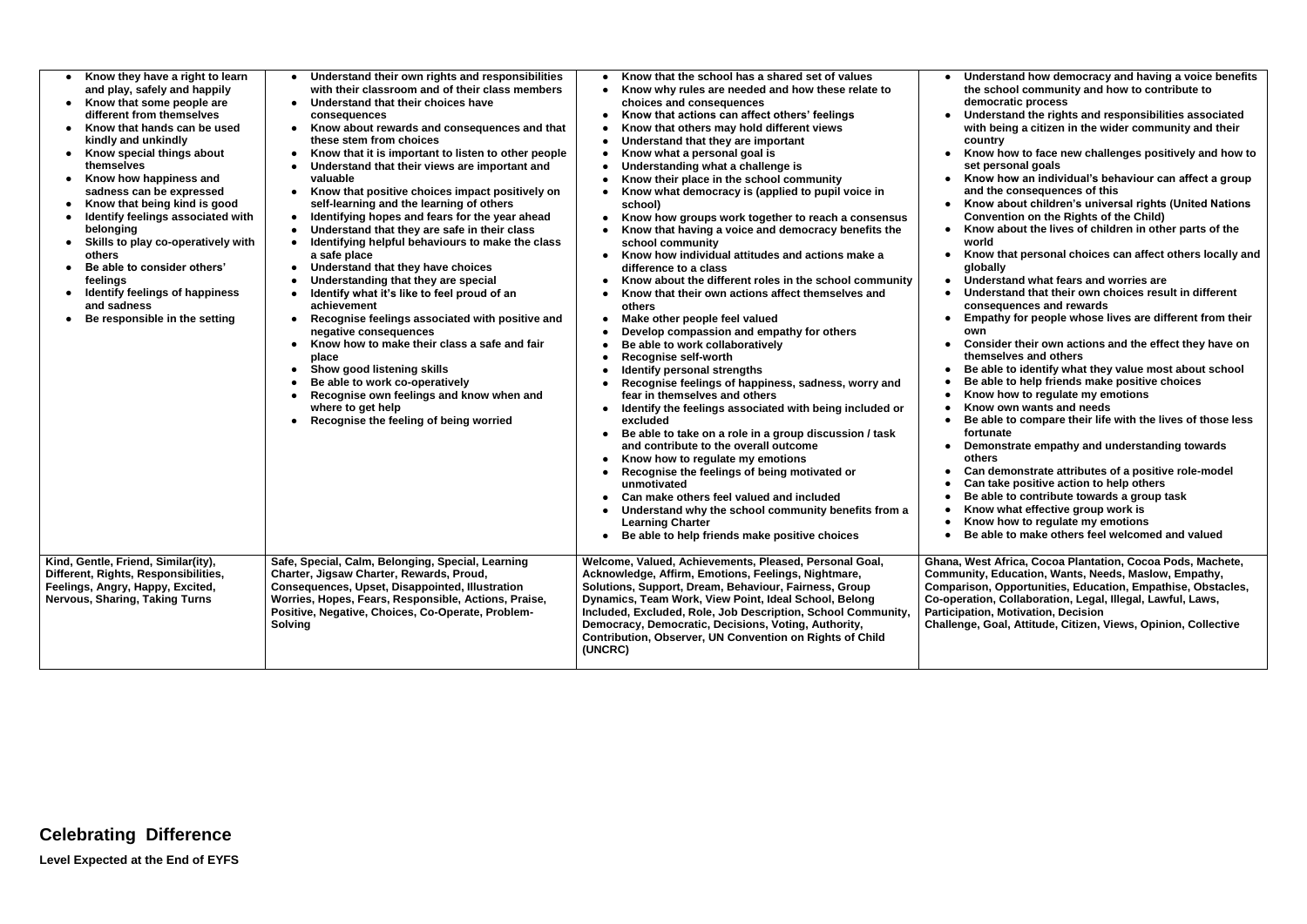#### **PSED Self Regulation:** Show an understanding of their own feelings and those of others, and begin to regulate their behaviour accordingly.

Give focused attention to what the teacher says, responding appropriately even when engaged in activity, and show an ability to follow instructions involving several ideas or actions. **PSED Building relationships:** Show sensitivity to their own and to others' needs.**.**

#### **By end of primary, pupils should know:**

#### **Families and the people who care for me**

- **that families are important for children growing up because they can give love, security and stability**
- the characteristics of healthy family life, commitment to each other, including in times of difficulty, protection and care for children and other family members, the importance of spending time together and sharing each o **lives**
- that others' families, either in school or in the wider world, sometimes look different from their family, but that they should respect those differences and know that other children's families are also characterised by lo
- **that stable, caring relationships, which may be of different types, are at the heart of happy families, and are important for children's security as they grow up**
- **that marriage represents a formal and legally recognised commitment of two people to each other which is intended to be lifelong**
- **how to recognise if family relationships are making them feel unhappy or unsafe, and how to seek help or advice from others if needed.**

#### **Caring friendships**

- the importance of respecting others, even when they are very different from them (for example, physically, in character, personality or backgrounds), or make different choices or have different preferences or beliefs
- **practical steps they can take in a range of different contexts to improve or support respectful relationships**
- the conventions of courtesy and manners
- that in school and in wider society they can expect to be treated with respect by others, and that in turn they should show due respect to others, including those in positions of authority
- about different types of bullying (including cyberbullying), the impact of bullying, responsibilities of bystanders (primarily reporting bullying to an adult) and how to get help
- what a stereotype is, and how stereotypes can be unfair, negative or destructive
- **the importance of permission seeking and giving in relationships with friends, peers and adults.**
- **how important friendships are in making us feel happy and secure, and how people choose and make friends**
- **the characteristics of friendships, including mutual respect, truthfulness, trustworthiness, loyalty, kindness, generosity, trust, sharing interests and experiences and support with problems and difficulties**
- **that healthy friendships are positive and welcoming towards others, and do not make others feel lonely or excluded**
- that most friendships have ups and downs, and that these can often be worked through so that the friendship is repaired or even strengthened, and that resorting to violence is never right
- how to recognise who to trust and who not to trust, how to judge when a friendship is making them feel unhappy or uncomfortable, managing conflict, how to manage these situations and how to seek help or advice from others. **if needed.**

- **what sorts of boundaries are appropriate in friendships with peers and others (including in a digital context)**
- **how to recognise and report feelings of being unsafe or feeling bad about any adult**
- **how to ask for advice or help for themselves or others, and to keep trying until they are heard**
- **how to report concerns or abuse, and the vocabulary and confidence needed to do so**
- where to get advice e.g. family, school and/or other sources.

#### **Respectful relationships**

- how to consider the effect of their online actions on others and know how to recognise and display respectful behaviour online and the importance of keeping personal information private (H14) why social media, some **computer games and online gaming, for example, are age restricted**
- that the internet can also be a negative place where online abuse, trolling, bullying and harassment can take place, which can have a negative impact on mental health
- **where and how to report concerns and get support with issues online.**

#### **Online relationships**

**how external forms of support in regard to bullying e.g. Childline how that bullying can be direct and indirect how what racism is and why it is unacceptable. Understanding other peoples cultures and how this can be the source of conflict.** 

- **that people sometimes behave differently online, including by pretending to be someone they are not**
- **that the same principles apply to online relationships as to face-to-face relationships, including the importance of respect for others online including when we are anonymous**
- the rules and principles for keeping safe online, how to recognise risks, harmful content and contact, and how to report them
- **how to critically consider their online friendships and sources of information including awareness of the risks associated with people they have never met.**

**Being safe**

#### **Mental well-being**

- **that there is a normal range of emotions (e.g. happiness, sadness, anger, fear, surprise, nervousness) and scale of emotions that all humans experience in relation to different experiences and situations**
- **how to recognise and talk about their emotions, including having a varied vocabulary of words to use when talking about their own and others' feelings**
- **how to judge whether what they are feeling and how they are behaving is appropriate and proportionate**
- isolation and loneliness can affect children and that it is very important for children to discuss their feelings with an adult and seek support
- **that bullying (including cyberbullying) has a negative and often lasting impact on mental well-being**
- where and how to seek support (including recognising the triggers for seeking support), including whom in school they should speak to if they are worried about their own or someone else's mental well-being or ability to **control their emotions (including issues arising online).**

**Internet safety and harms** 

| <b>EYFS</b>                  | <b>YEAR 1/2</b>                                | <b>YEAR 3/4</b>                                         | <b>YEAR 5/6</b>                    |
|------------------------------|------------------------------------------------|---------------------------------------------------------|------------------------------------|
| Know what being unique means | Know what bullying means and recognise when    | Know what it means to be a witness to bullying and      | Know external forms of supp        |
| Know the names of some       | someone is being bullied while knowing the     | that a witness can make the situation worse or better   | e.g. Childline                     |
| emotions such as happy, sad, | difference between a one-off incident and      | by what they do                                         | Know that bullying can be di       |
| frightened, angry            | bullying. Knowing where to get help if someone | Know that some forms of bullying are harder to identify | Know what racism is and wh         |
| Know why having friends is   | is being bullied.                              | e.g. tactical ignoring, cyber-bullying                  | <b>Understanding other peoples</b> |
| important                    | Know that people are unique and that it is     | Know that conflict is a normal part of relationships    | can be the source of conflict      |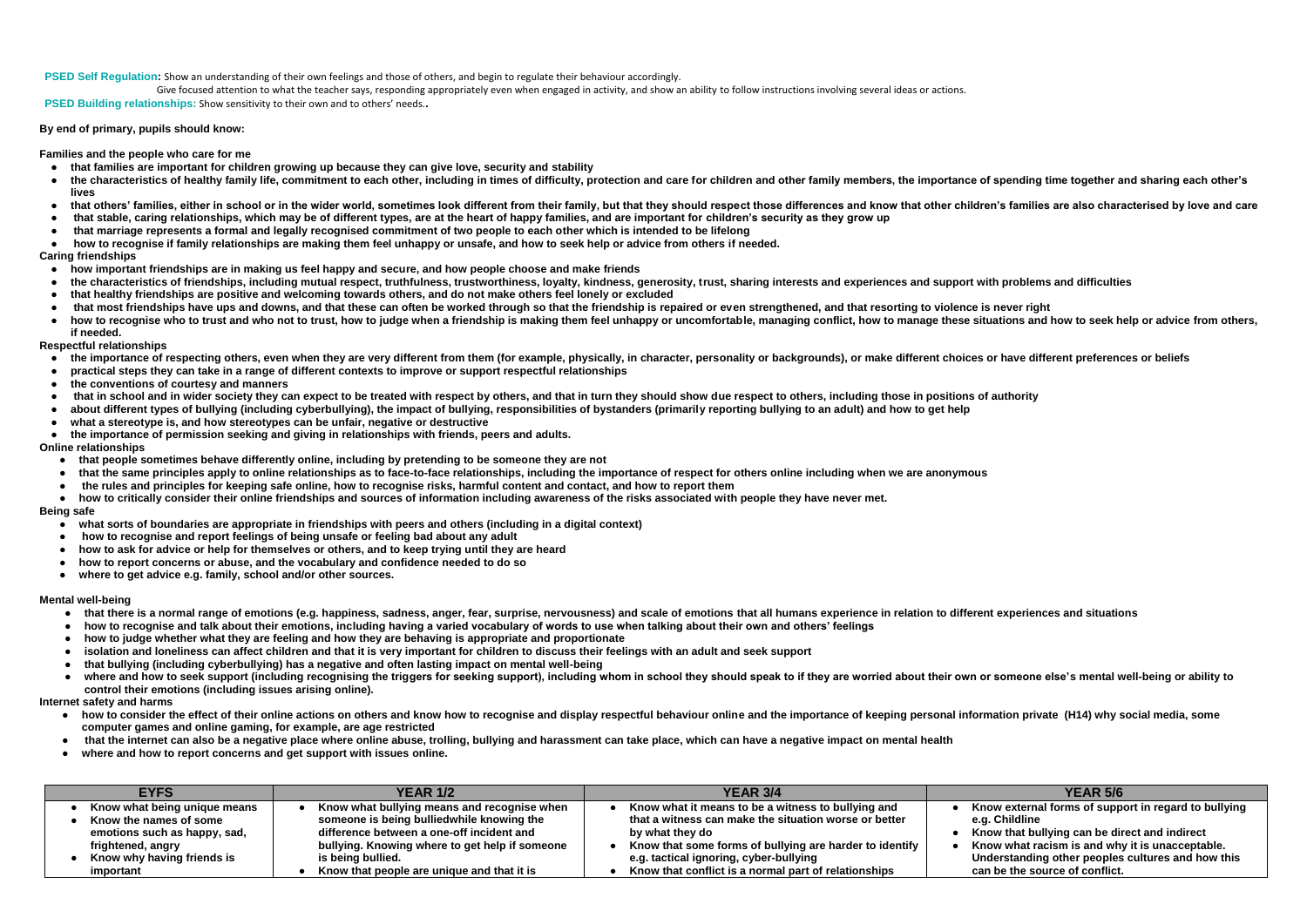| Know some qualities of a positive<br>friendship<br>Know that they don't have to be<br>'the same as' to be a friend<br>Know what being proud means<br>and that people can be proud of<br>different things<br>Know that people can be good at<br>different thing<br>Know that families can be<br>different<br>Know that people have different<br>homes and why they are<br>important to them<br>Know different ways of making<br>friends<br>Know different ways to stand up<br>for myself<br>Recognise emotions when they<br>or someone else is upset,<br>frightened or angry<br>Identify and use skills to make a<br>friend<br>Identify some ways they can be<br>different and the same as others<br>Identify and use skills to stand up<br>for themselves<br>Identify feelings associated with<br>being proud<br>Identify things they are good at<br>Be able to vocalise success for<br>themselves and about others<br><b>SUCCESSES</b><br><b>Recognise similarities and</b><br>differences between their family<br>and other families | OK to be different and recognise these<br>differences.<br>Recognise that they shouldn't judge people<br>because they are different<br>Know skills to make friendships and understand<br>the emotions associated with making friends.<br>Know there are stereotypes these can be about<br>boys and girls and is ok not to conform to gender<br>stereotypes<br>Know the difference between right and wrong<br>and the role that choice has to play in this | Know that some words are used in hurtful ways and<br>that this can have consequences<br>Know why families are important, that everybodies<br>families are different and sometimes family members<br>do not get along and there are reasons for this<br>Know that sometimes people make assumptions about<br>a person because of the way they look or act<br>Know there are influences that can affect how we judge<br>a person or situation<br>Know that first impressions can change<br>$\bullet$<br>Use the 'Solve it together' technique to calm and<br>resolve conflicts with friends and family<br>Be able to 'problem-solve' a bullying situation<br>$\bullet$<br>accessing appropriate support if necessary<br>Be able to show appreciation for their families, parents<br>$\bullet$<br>and carers<br>Empathise with people who are bullied, employing<br>skills to support someone being bullied.<br>Be able to recognise, accept and give compliments<br>$\bullet$<br>Identify influences that have made them think or feel<br>positively/negatively about a situation<br>Identify their own uniqueness<br>$\bullet$ | Kno<br>$\bullet$<br>spro<br>Knc<br>indi<br>bull<br>Knc<br>nor<br>Knc<br>$\bullet$<br>well<br>Knc<br><u>live</u><br>App<br>$\bullet$<br>mat<br>lder<br>feel<br>who<br>and<br>Em<br>of n<br>ass<br>Be a<br>neg<br>and<br>why |
|----------------------------------------------------------------------------------------------------------------------------------------------------------------------------------------------------------------------------------------------------------------------------------------------------------------------------------------------------------------------------------------------------------------------------------------------------------------------------------------------------------------------------------------------------------------------------------------------------------------------------------------------------------------------------------------------------------------------------------------------------------------------------------------------------------------------------------------------------------------------------------------------------------------------------------------------------------------------------------------------------------------------------------------|----------------------------------------------------------------------------------------------------------------------------------------------------------------------------------------------------------------------------------------------------------------------------------------------------------------------------------------------------------------------------------------------------------------------------------------------------------|-------------------------------------------------------------------------------------------------------------------------------------------------------------------------------------------------------------------------------------------------------------------------------------------------------------------------------------------------------------------------------------------------------------------------------------------------------------------------------------------------------------------------------------------------------------------------------------------------------------------------------------------------------------------------------------------------------------------------------------------------------------------------------------------------------------------------------------------------------------------------------------------------------------------------------------------------------------------------------------------------------------------------------------------------------------------------------------------------------------------------------|----------------------------------------------------------------------------------------------------------------------------------------------------------------------------------------------------------------------------|
| Different, Special, Proud, Friends, Kind,<br>Same, Similar, Happy, Sad, Frightened,<br>Angry, Family                                                                                                                                                                                                                                                                                                                                                                                                                                                                                                                                                                                                                                                                                                                                                                                                                                                                                                                                   | Similarity, Same as, Different from, Difference, Bullying,<br>Bullying behaviour, Deliberate, On purpose, Unfair,<br>Included, Bully, Bullied, Celebrations, Special, Unique<br>Boys, Girls, Similarities, Assumptions, Shield,<br>Stereotypes, Special, Differences, Bully, Purpose,<br>Unkind, Feelings, Sad, Lonely, Help, Stand up for, Male,<br>Female, Diversity, Fairness, Kindness, Unique, Value                                                | Loving, Caring, Safe, Connected, Conflict, Solve It Together,<br>Solutions, Resolve, Witness, Bystander, Bullying, Gay,<br>Feelings, Tell, Consequences, Hurtful, Compliment,<br>Character, Judgement, Surprised, Different, Appearance,<br>Accept, Influence, Opinion, Attitude, Secret, Deliberate, On<br>purpose, Bystander, Witness, Problem-solve, Cyber bullying,<br>Text message, Website, Troll, Physical features, Impression,<br>Changed                                                                                                                                                                                                                                                                                                                                                                                                                                                                                                                                                                                                                                                                            | Culture, Co<br>Colour, Rad<br>Racist, Hon<br>Indirect, Di<br>Artefacts, D<br>Normal, Ab<br>Perception,<br><b>Gender Div</b><br>Power, Stru<br>Argument,<br>Perseveran                                                      |

- **spreading is a form of bullying online and offline**  ow that people can hold power over others **individually or in a group as this can play a part in a bullying or conflict situation**
- ow that there are different perceptions of 'being **normal' and where these might come from**
- ow that difference can be a source of celebration as **well as conflict**
- ow that people with disabilities can lead amazing **lives**
- preciate the value of happiness regardless of <sub>.</sub><br>terial wealth
- **Identify a range of strategies for managing their own feelings in bullying situations, to encourage children who use bullying behaviours to make other choices and support children who are being bullied**
- pathise with people who are different and be aware **of my own feelings towards them and feelings associated with being excluded**
- able to recognise when someone is exerting power **negatively in a relationship and vocalise their thoughts and feelings about prejudice and discrimination and why it happens**

**Culture, Conflict, Similarity, Belong, Culture Wheel, Racism, Colour, Race, Discrimination, Ribbon, Rumour, Name-calling, Racist, Homophobic, Cyber bullying, Texting, Problem solving, Indirity** Piech, Developing World, Celebration, **Artefacts, Display, Presentation**

**Normal, Ability, Disability, Visual impairment, Empathy, Medication, Vision, Blind, Diversity, Transgender, Gender Diversity, Courage, Fairness, Rights, Responsibilities, Power, Struggle, Imbalance, Harassment, Direct, Indirect, Argument, Recipient, Para-Olympian, Achievement, Accolade, Perseverance, Sport, Admiration, Stamina, Celebration**

ow that rumour-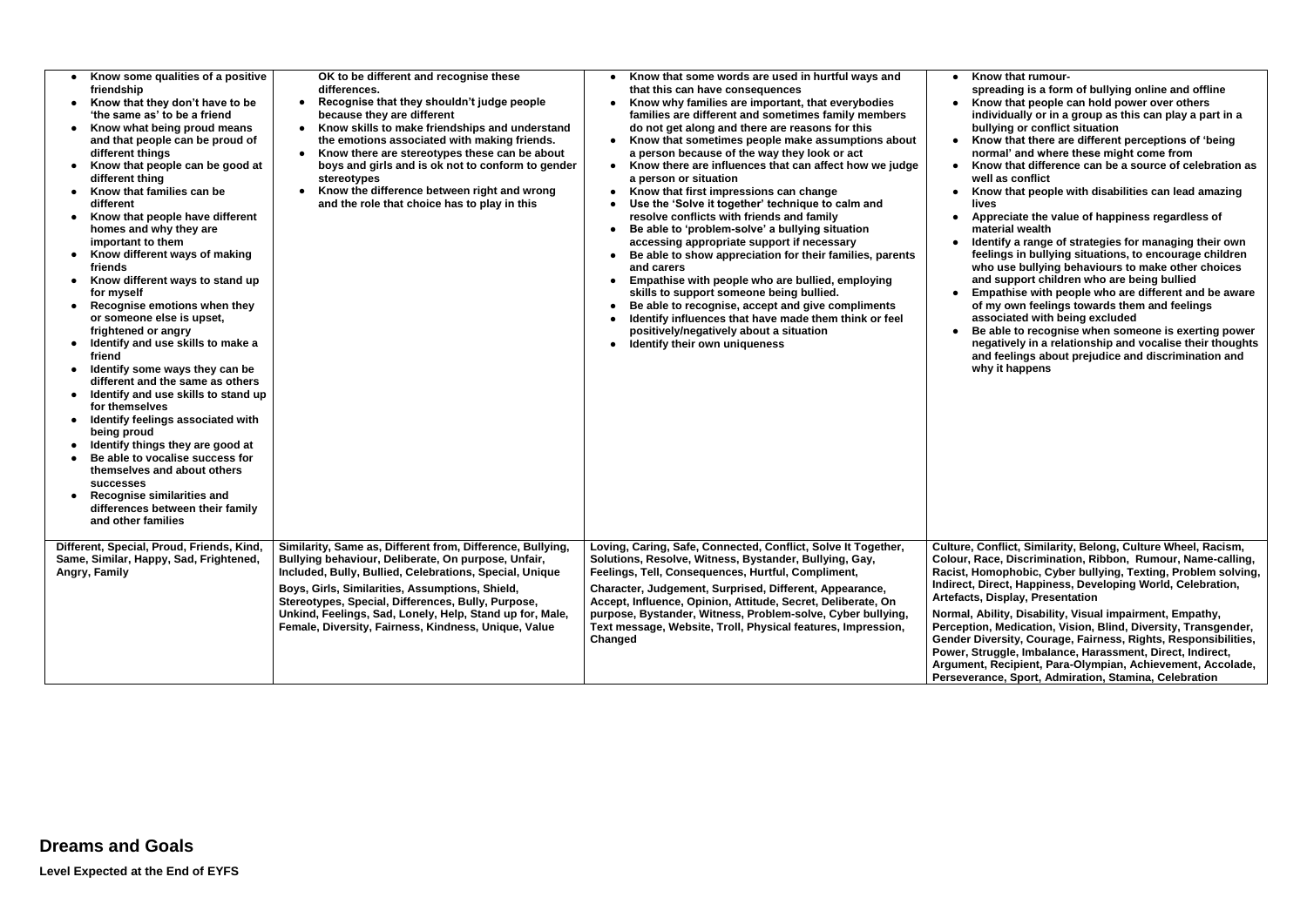**PSED Self Regulation: Set and work towards simple goals, being able to wait for what they want and control their immediate impulses when appropriate.**

Give focused attention to what the teacher says, responding appropriately even when engaged in activity, and show an ability to follow instructions involving several ideas or actions.

**PSED Building relationships: Work and play co-operatively and take turns with others.**

**PSED Managing Self: Be confident to try new activities and show independence, resilience and perseverance in the face of challenge.**

**By end of primary, pupils should know:** 

**Respectful relationships**

- the importance of respecting others, even when they are very different from them (for example, physically, in character, personality or backgrounds), or make different choices or have different preferences or beliefs
- **practical steps they can take in a range of different contexts to improve or support respectful relationships**
- **the conventions of courtesy and manners**
- **the importance of self-respect and how this links to their own happiness**
- that in school and in wider society they can expect to be treated with respect by others, and that in turn they should show due respect to others, including those in positions of authority (R17) about different types of bu **(including cyberbullying), the impact of bullying, responsibilities of bystanders (primarily reporting bullying to an adult) and how to get help**
- **the importance of permission seeking and giving in relationships with friends, peers and adults.**

#### **Being safe**

● **how to ask for advice or help for themselves or others, and to keep trying until they are heard.**

#### **Mental well-being**

- **that mental well-being is a normal part of daily life, in the same way as physical health**
- **that there is a normal range of emotions (e.g. happiness, sadness, anger, fear, surprise, nervousness) and scale of emotions that all humans experience in relation to different experiences and situations**
- how to recognise and talk about their emotions, including having a varied vocabulary of words to use when talking about their own and others' feelings
- **how to judge whether what they are feeling and how they are behaving is appropriate and proportionate**
- **isolation and loneliness can affect children and that it is very important for children to discuss their feelings with an adult and seek support.**

| <b>EYFS</b> | <u> The Communication of the Communication of the Communication of the Communication of the Communication of the Communication of the Communication of the Communication of the Communication of the Communication of the Commun</u> | — <u>д</u> к.<br>- - -<br><u>the community of the community of the community of the community of the community of the community of the community of the community of the community of the community of the community of the community of the community of </u> | the company of the company of the company of |
|-------------|--------------------------------------------------------------------------------------------------------------------------------------------------------------------------------------------------------------------------------------|----------------------------------------------------------------------------------------------------------------------------------------------------------------------------------------------------------------------------------------------------------------|----------------------------------------------|
|             |                                                                                                                                                                                                                                      |                                                                                                                                                                                                                                                                |                                              |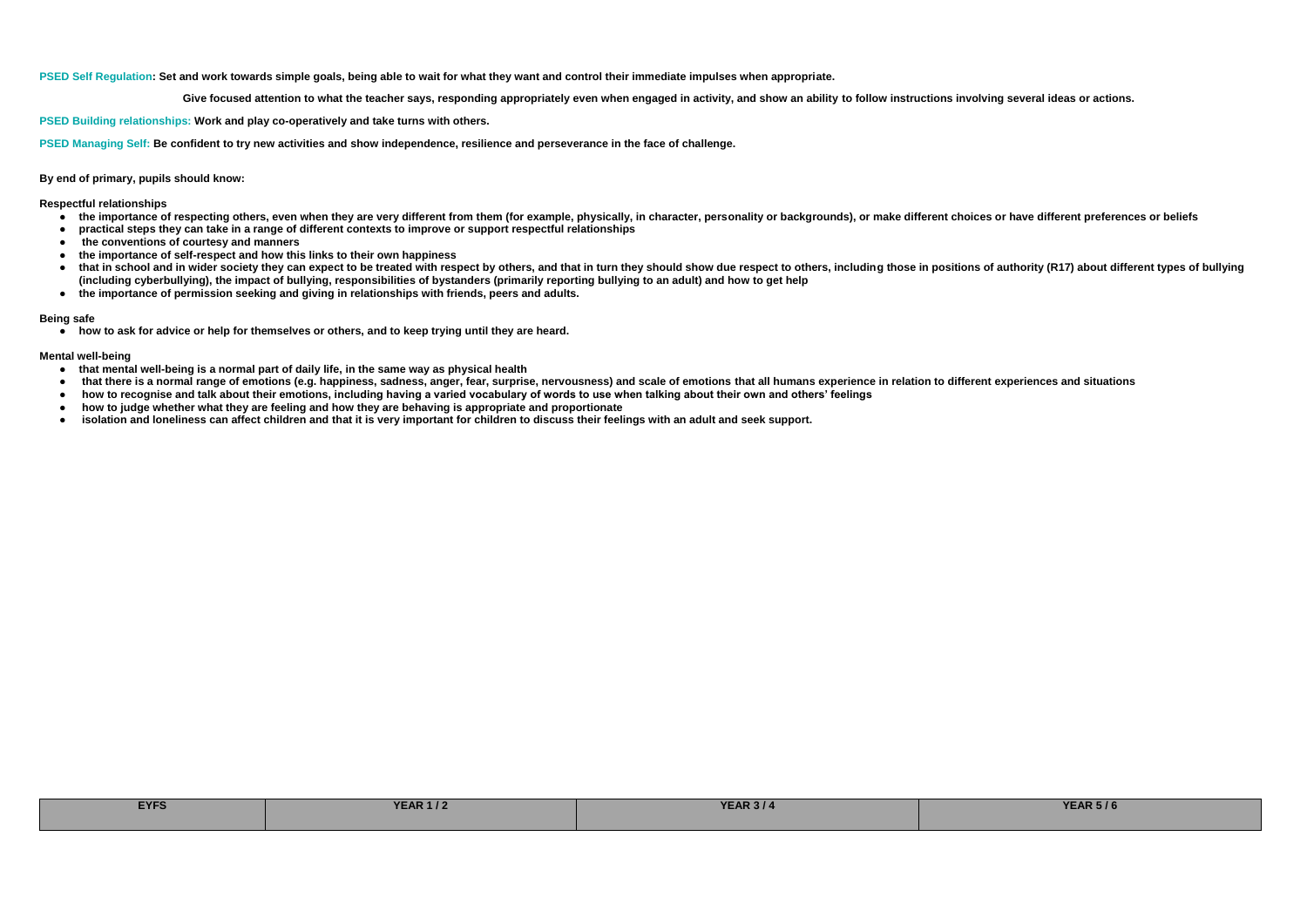- ow about a range of jobs that are carried out by **people I know and what types of job they might like to**  when they are older
- ow that young people from different cultures may **have different dreams and goals**
- ow that they will need money to help them to **achieve some of their dreams and that different jobs pay more money than others**
- ow that communicating with someone from a ferent culture means that they can learn from them **and vice versa**
- ow their own learning strengths and what their **classmates like and admire about them**
- ow a variety of problems that the world is facing and ys in which they could work with others to make the **world a better place**
- **rbalise what they would like their life to be like when they are grown up**
- preciate the contributions made by people in **different jobs**
- **preciate the differences between themselves and someone from a different culture**
- derstand why they are motivated to make a positive **contribution to supporting others**
- preciate the opportunities learning and education **can give them**
- derstand why it is important to stretch the **boundaries of their current learning**
- able to give praise and compliments to other people **when they recognise that person's achievements**
- **Feeling, Money, Grown Up, Adult, Lifestyle, Job, Career, Profession, Money, Salary, Contribution, Society,**
- **Determination, Motivation, Culture, Country, Sponsorship,**
- **Communication, Support, Rallying, Team Work, Co-operation,**

| Know what a challenge is and it<br>is important to keep trying<br>Know what a goal is and how to<br>set and work towards them<br>Know some jobs that they might<br>like to do<br>when they are older<br>Know that they must work hard<br>now in order to be able to<br>achieve the job they want when<br>they are older<br>Understand that challenges can<br>be difficult and show resilience<br>Recognise how kind words can<br>encourage people<br>Be ambitious, Feel proud and<br><b>Celebrate success</b> | Know how to set simple and realistic goals and<br>how to achieve them<br>Know how to identify obstacles which make<br>achieving their goals difficult and work out how<br>to overcome them, that it is important to<br>persevere<br>Know how to recognise what working together<br>well looks like and explain how they learn best<br>Know how to share success with other people<br>and celebrate achievements with friends<br>Recognise their own feelings when faced with a<br>challenge/obstacle and how they feel when they<br>overcome a challenge/obstacle<br>Can store feelings of success so that they can be<br>used in the future<br>Recognise how working with others can be<br>helpful and how to effectively work with a partner<br>whom they work well with<br>Be able to describe their own achievements and<br>the feelings linked to this, recognising their own<br>strengths as a learner | Know that they are responsible for their own learning<br>and know how to evaluate their own learning progress<br>and identify how it can be better next time<br>Know what an obstacle is, how they can hinder<br>$\bullet$<br>achievement and how to take steps to overcome<br>obstacles, managing feelings of frustration and<br>disappointment<br>Know what dreams and ambitions are important to<br>$\bullet$<br>them and they do not always come true<br>Know how to make a new plan and set new goals even<br>$\bullet$<br>if they have been disappointed<br>Know how to work as part of a successful group<br>$\bullet$<br>sharing in the success of a group<br>Know that reflecting on positive and happy<br>$\bullet$<br>experiences can help them to counteract<br>disappointment<br>Imagine how it will feel when they achieve their<br>dream/ambition and recognise other people's<br>achievements in overcoming difficulties | Kno<br>$\bullet$<br>pec<br>do<br>Kno<br>ha۱<br>Kno<br>ach<br>pay<br>Kno<br>diff<br>and<br><b>Kn</b><br>cla:<br>Kno<br>wa<br><b>WO</b><br>Ver<br>the<br>Ap<br>diff<br>Ap<br>$\bullet$<br>sor<br>Un<br>$\bullet$<br>cor<br>Ap<br>car<br>Un<br>$\bullet$<br>bοι<br>Be<br>$\bullet$<br>wh |
|---------------------------------------------------------------------------------------------------------------------------------------------------------------------------------------------------------------------------------------------------------------------------------------------------------------------------------------------------------------------------------------------------------------------------------------------------------------------------------------------------------------|--------------------------------------------------------------------------------------------------------------------------------------------------------------------------------------------------------------------------------------------------------------------------------------------------------------------------------------------------------------------------------------------------------------------------------------------------------------------------------------------------------------------------------------------------------------------------------------------------------------------------------------------------------------------------------------------------------------------------------------------------------------------------------------------------------------------------------------------------------------------------------------------------------------|------------------------------------------------------------------------------------------------------------------------------------------------------------------------------------------------------------------------------------------------------------------------------------------------------------------------------------------------------------------------------------------------------------------------------------------------------------------------------------------------------------------------------------------------------------------------------------------------------------------------------------------------------------------------------------------------------------------------------------------------------------------------------------------------------------------------------------------------------------------------------------------------------------------------------------------|---------------------------------------------------------------------------------------------------------------------------------------------------------------------------------------------------------------------------------------------------------------------------------------|
| Dream, Goal, Challenge, Job, Ambition,<br>Perseverance, Achievement, Happy,<br>Kind, Encourage                                                                                                                                                                                                                                                                                                                                                                                                                | Proud, Success, Treasure, Coins, Learning, Stepping-<br>stones, Process, Working together, Team work,<br>Celebrate, Learning, Stretchy, Challenge, Feelings,<br>Obstacle, Overcome, Achieve<br>Realistic, Achievement, Goal, Strength, Persevere,<br>Difficult, Easy, Learning Together, Partner, Product                                                                                                                                                                                                                                                                                                                                                                                                                                                                                                                                                                                                    | Perseverance, Challenges, Success, Obstacles, Dreams,<br>Goals, Ambitions, Future, Aspirations, Garden, Decorate,<br>Enterprise, Design, Co-operation, Strengths, Motivated,<br>Enthusiastic, Excited, Efficient, Responsible, Frustration,<br>'Solve It Together' Technique, Solutions, Review, Learning,<br><b>Evaluate</b><br>Hope, Determination, Resilience, Positive attitude,<br>Disappointment, Fears, Hurts, Positive experiences, Plans,<br>Cope, Help, Self-belief, Motivation, Commitment, Enterprise                                                                                                                                                                                                                                                                                                                                                                                                                        | Feeling, Mo<br><b>Profession</b><br><b>Determinat</b><br>Communic<br><b>Difference</b><br>Learning, S<br>Criteria, Le<br>Hardship, 9<br>Praise, Cor                                                                                                                                   |

**Stretch, Personal, Realistic, Unrealistic, Success, Criteria, Learning steps, Global issue, Suffering, Concern, Sponsorship, Empathy, Motivation, Admire, Respect, Praise, Compliment, Contribution, Recognition**

## **Healthy Me**

**Level Expected at the End of EYFS**

PSED Self Regulation: Give focused attention to what the teacher says, responding appropriately even when engaged in activity, and show an ability to follow instructions involving several ideas or actions.

**PSED Managing Self: Manage their own basic hygiene and personal needs, including dressing, going to the toilet and understanding the importance of healthy food choices.**

**By end of primary, pupils should know:**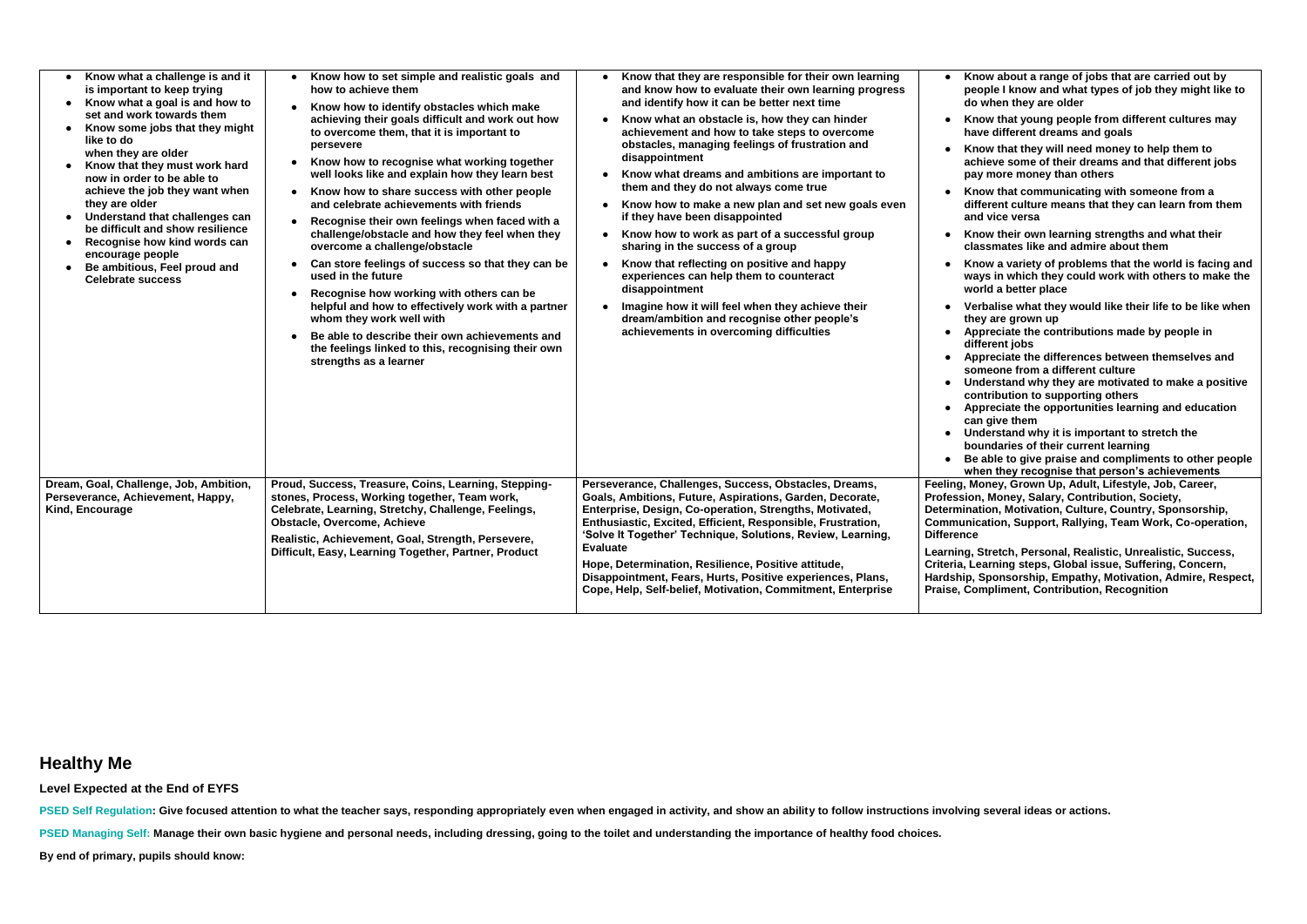**Caring friendships**

- **how important friendships are in making us feel happy and secure, and how people choose and make friends**
- the characteristics of friendships, including mutual respect, truthfulness, trustworthiness, loyalty, kindness, generosity, trust, sharing interests and experiences and support with problems and difficulties
- that healthy friendships are positive and welcoming towards others, and do not make others feel lonely or excluded
- that most friendships have ups and downs, and that these can often be worked through so that the friendship is repaired or even strengthened, and that resorting to violence is never right
- how to recognise who to trust and who not to trust, how to judge when a friendship is making them feel unhappy or uncomfortable, managing conflict, how to manage these situations and how to seek help or advice from **others, if needed.**

- the importance of respecting others, even when they are very different from them (for example, physically, in character, personality or backgrounds), or make different choices or have different preferences or beliefs
- **practical steps they can take in a range of different contexts to improve or support respectful relationships**
- **the conventions of courtesy and manners**
- **the importance of self-respect and how this links to their own happiness**
- **that in school and in wider society they can expect to be treated with respect by others, and that in turn they should show due respect to others, including those in positions of authority**
- **the importance of permission seeking and giving in relationships with friends, peers and adults.**

#### **Respectful relationships**

- **what sorts of boundaries are appropriate in friendships with peers and others (including in a digital context)**
- **about the concept of privacy and the implications of it for both children and adults; including that it is not always right to keep secrets if they relate to being safe**
- **that each person's body belongs to them, and the differences between appropriate and inappropriate or unsafe physical, and other, contact**
- **how to respond safely and appropriately to adults they may encounter (in all contexts, including online) whom they do not know**
- **how to recognise and report feelings of being unsafe or feeling bad about any adult**
- how to ask for advice or help for themselves or others, and to keep trying until they are heard
- **how to report concerns or abuse, and the vocabulary and confidence needed to do so**
- where to get advice e.g. family, school and/or other sources.

#### **Online relationships**

- **that people sometimes behave differently online, including by pretending to be someone they are not**
- **that the same principles apply to online relationships as to face-to-face relationships, including the importance of respect for others online including when we are anonymous**
- **the rules and principles for keeping safe online, how to recognise risks, harmful content and contact, and how to report them**
- **how to critically consider their online friendships and sources of information including awareness of the risks associated with people they have never met**
- **how information and data is shared and used online.**

#### **Being safe**

It is common for people to experience mental ill health. For many people who do, the problems can be resolved if the right support is made available, especially if accessed early enough. **Internet safety and harms**

- **the characteristics and mental and physical benefits of an active lifestyle**
- the importance of building regular exercise into daily and weekly routines and how to achieve this; for example, walking or cycling to school, a daily active mile or other forms of regular, vigorous exercise
- **the risks associated with an inactive lifestyle (including obesity)**
- how and when to seek support including which adults to speak to in school if they are worried about their health.

- what constitutes a healthy diet (including understanding calories and other nutritional content)
- **the principles of planning and preparing a range of healthy meals**
- the characteristics of a poor diet and risks associated with unhealthy eating (including, for example, obesity and tooth decay) and other behaviours (e.g. the impact of alcohol on diet or health). **Drugs, alcohol**
- **the facts about legal and illegal harmful substances and associated risks, including smoking, alcohol use and drug-taking.**

#### **Mental well-being**

- **that mental well-being is a normal part of daily life, in the same way as physical health**
- that there is a normal range of emotions (e.g. happiness, sadness, anger, fear, surprise, nervousness) and scale of emotions that all humans experience in relation to different experiences and situations
- **how to recognise and talk about their emotions, including having a varied vocabulary of words to use when talking about their own and others' feelings**
- **how to judge whether what they are feeling and how they are behaving is appropriate and proportionate**
- the benefits of physical exercise, time outdoors, community participation, voluntary and service-based activity on mental well-being and happiness
- **imple self-care techniques, including the importance of rest, time spent with friends and family and the benefits of hobbies and interests**
- **isolation and loneliness can affect children and that it is very important for children to discuss their feelings with an adult and seek support**
- **that bullying (including cyberbullying) has a negative and often lasting impact on mental well-being**
- where and how to seek support (including recognising the triggers for seeking support), including whom in school they should speak to if they are worried about their own or someone else's mental well-being or ability to **control their emotions (including issues arising online)**

- **that for most people the internet is an integral part of life and has many benefits**
- about the benefits of rationing time spent online, the risks of excessive time spent on electronic devices and the impact of positive and negative content online on their own and others' mental and physical well-being
- **where and how to report concerns and get support with issues online.**

### **Physical health and fitness**

#### **Healthy eating**

### **Health and prevention**

- **how to recognise early signs of physical illness, such as weight loss, or unexplained changes to the body**
- the importance of sufficient good quality sleep for good health and that a lack of sleep can affect weight, mood and ability to learn
- about personal hygiene and germs including bacteria, viruses, how they are spread and treated, and the importance of handwashing
- **the facts and science relating to allergies, immunisation and vaccination.**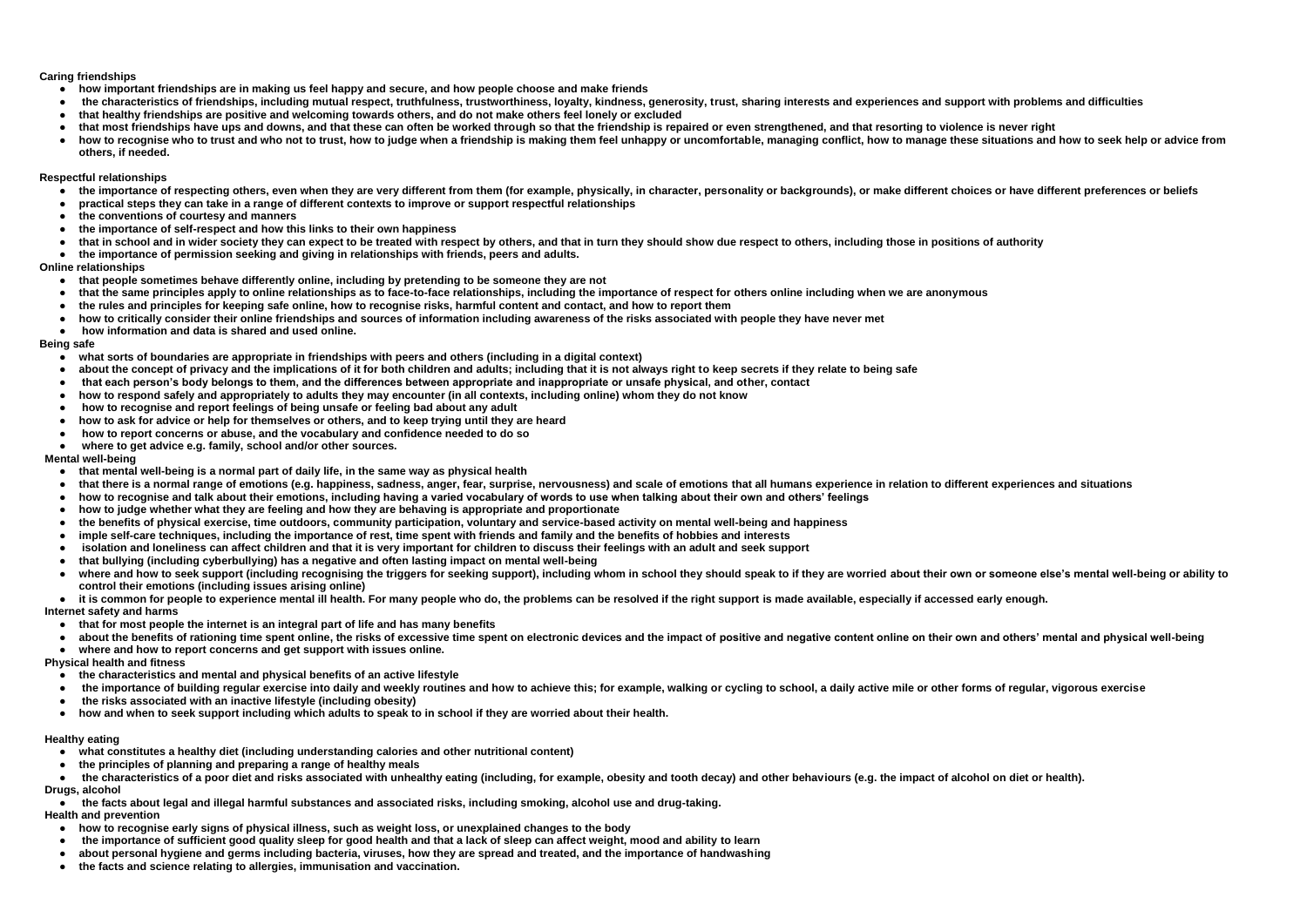**Basic first aid**

- **how to make a clear and efficient call to emergency services if necessary**
- **concepts of basic first-aid, for example dealing with common injuries, including head injuries**

| <b>EYFS</b>                                                                                                                                                                                                                                                                                                                                                                                                                                                                                                                                                                                                                                                            | Year $1/2$                                                                                                                                                                                                                                                                                                                                                                                                                                                                                                                                                                                                                                                                                                                                                                                                                                                                                                                                                                                                             | Year $3/4$                                                                                                                                                                                                                                                                                                                                                                                                                                                                                                                                                                                                                                                                                                                                                                                                                                                                                                                                                                                                                                                                                                                                                                                                                                                                                                                                                                    | Year $5/6$                                                                                                                                                                                                                                                                                                                                                                                                                                                                                                                                                                                                                                                                                                                                                                                                                                                                                                                                                                                                                                                                                                                                                                                                                                                                                                                                                                                                             |
|------------------------------------------------------------------------------------------------------------------------------------------------------------------------------------------------------------------------------------------------------------------------------------------------------------------------------------------------------------------------------------------------------------------------------------------------------------------------------------------------------------------------------------------------------------------------------------------------------------------------------------------------------------------------|------------------------------------------------------------------------------------------------------------------------------------------------------------------------------------------------------------------------------------------------------------------------------------------------------------------------------------------------------------------------------------------------------------------------------------------------------------------------------------------------------------------------------------------------------------------------------------------------------------------------------------------------------------------------------------------------------------------------------------------------------------------------------------------------------------------------------------------------------------------------------------------------------------------------------------------------------------------------------------------------------------------------|-------------------------------------------------------------------------------------------------------------------------------------------------------------------------------------------------------------------------------------------------------------------------------------------------------------------------------------------------------------------------------------------------------------------------------------------------------------------------------------------------------------------------------------------------------------------------------------------------------------------------------------------------------------------------------------------------------------------------------------------------------------------------------------------------------------------------------------------------------------------------------------------------------------------------------------------------------------------------------------------------------------------------------------------------------------------------------------------------------------------------------------------------------------------------------------------------------------------------------------------------------------------------------------------------------------------------------------------------------------------------------|------------------------------------------------------------------------------------------------------------------------------------------------------------------------------------------------------------------------------------------------------------------------------------------------------------------------------------------------------------------------------------------------------------------------------------------------------------------------------------------------------------------------------------------------------------------------------------------------------------------------------------------------------------------------------------------------------------------------------------------------------------------------------------------------------------------------------------------------------------------------------------------------------------------------------------------------------------------------------------------------------------------------------------------------------------------------------------------------------------------------------------------------------------------------------------------------------------------------------------------------------------------------------------------------------------------------------------------------------------------------------------------------------------------------|
| Know what the word 'healthy'<br>means and what things they<br>need to do to keep healthy<br>Know the names for some<br>parts of their body<br>Know when and how to wash<br>their hands<br>properly<br>Know how to say no to<br>strangers and what to do if<br>they are approached by a<br>stranger<br>Know how to help themselves<br>go to sleep, that sleep is good<br>for them and how they might<br>feel if don't get enough sleep<br>Know what to do if they get<br>lost<br>Can explain what they need to do<br>to stay healthy<br>Recognise how exercise makes<br>them feel<br>Can give examples of healthy<br>food and recognise how foods<br>can make them feel | Know the difference between being healthy and<br>unhealthy<br>• Know some ways to keep healthy and make<br>healthy lifestyle choices<br>• Know that all household products, including<br>medicines, can be harmful if not used properly<br>• Know that medicines can help them if they feel<br>poorly and that germs cause disease/illness.<br>Know how medicines work in their bodies<br>Know how to keep safe when crossing the road<br>Know how to keep themselves clean and healthy<br>recognising this helps them feel happy<br>• Know what relaxed means and what makes them<br>feel relaxed/stressed<br>Know why healthy snacks are good for their<br>bodies, which foods given their bodies energy<br>and how to make healthy snacks<br>Recognise ways to look after themselves if they<br>feel poorly<br>Recognise when they feel frightened and know<br>how to ask for help<br>• Feel positive about caring for their bodies and<br>keeping it healthy<br>Have a healthy relationship with food<br>$\bullet$ | Know how exercise affects their bodies<br>Know that the amount of calories, fat and sugar that they<br>$\bullet$<br>put into their bodies will affect their health<br>• Know that there are different types of drugs and identify<br>how they feel about drugs<br>• Know that there are things, places and people that can<br>be dangerous and when something feels safe or unsafe<br>• Know why their hearts and lungs are such important<br>organs<br>• Know that their bodies are complex and need taking care<br>οf<br>Know that there are leaders and followers in groups<br>$\bullet$<br>• Know the facts about smoking and its effects on health<br>and why people start smoking<br>• Know the facts about alcohol and its effects on health,<br>particularly the liver and the reasons people drink<br>alcohol<br>• Know how different friendship groups are formed and<br>how they fit into them, which friends they value most<br>• Know that they can take on different roles according to<br>the situation<br>• Respect their own bodies and appreciate what they do<br>Can take responsibility for keeping themselves and<br>$\bullet$<br>others safe<br>Can express how being anxious or scared feels<br>$\bullet$<br>Recognise negative feelings in peer pressure situations<br>Can tap into their inner strength and know-how to be<br>$\bullet$<br>assertive | • Know basic emergency procedures, including the<br>recovery position and how to get help<br>• Know the health risks of smoking how smoking affects<br>the lungs, liver and heart<br>• Know that the media, social media and celebrity culture<br>promotes certain body types<br>• Know the different roles food can play in people's lives<br>and know that people can develop eating<br>problems/disorders related to body image pressure<br>• Know some of the risks linked to misusing alcohol,<br>including antisocial behaviour<br>• Know what makes a healthy lifestyle and take<br>responsibility for their own health<br>• Know about different types of drugs, their uses and how<br>these affect people's bodies, especially their liver and<br>heart<br>Know that stress can be triggered by a range of things<br>$\bullet$<br>and can cause drug and alcohol misuse<br>Know that some people can be exploited and made to do<br>$\bullet$<br>things that are against the law<br>Respect and value their own bodies<br>$\bullet$<br>Can reflect on their own body image and know how<br>important it is that this is positive and resisting pressure<br>Are motivated to care for their own physical and<br>$\bullet$<br>emotional health<br>Can use different strategies to manage stress and<br>pressure<br>Recognise that people have different attitudes towards<br>$\bullet$<br>mental health/illness |
| Healthy, Exercise, Head, Shoulders,<br>Knees, Toes, Sleep, Wash, Clean,<br><b>Stranger, Scare</b>                                                                                                                                                                                                                                                                                                                                                                                                                                                                                                                                                                      | Unhealthy, Balanced, Exercise, Sleep, Choices, Clean,<br>Body parts, Keeping clean, Toiletry items (e.g.<br>toothbrush, shampoo, soap), Hygienic, Safe Medicines,<br>Safe, Safety, Green Cross Code, Eyes, Ears, Look,<br>Listen, Wait<br>Healthy choices, Lifestyle, Motivation, Relax, Relaxation,<br>Tense, Calm, Dangerous, Medicines, Body, Balanced<br>diet, Portion, Proportion, Energy, Fuel, Nutritious                                                                                                                                                                                                                                                                                                                                                                                                                                                                                                                                                                                                       | Oxygen, Calories/kilojoules, Heartbeat, Lungs, Heart, Fitness,<br>Labels, Sugar, Fat, Saturated fat, Healthy, Drugs, Attitude,<br>Anxious, Scared, Strategy, Advice, Harmful, Risk, Feelings,<br>Complex, Appreciate, Body, Choice<br>Friendship, Emotions, Relationships, Friendship groups,<br>Value, Roles, Leader, Follower, Assertive, Agree, Disagree,<br>Smoking, Pressure, Peers, Guilt, Advice, Alcohol, Liver,<br>Disease, Anxiety, Fear, Believe, Assertive, Opinion, Right,<br>Wrong                                                                                                                                                                                                                                                                                                                                                                                                                                                                                                                                                                                                                                                                                                                                                                                                                                                                              | Choices, Healthy behaviour, Unhealthy behaviour, Informed decision,<br>Pressure, Media, Influence, Emergency, Procedure, Recovery<br>position, Level-headed, Body image, Media, Social media, Celebrity,<br>Altered, Self-respect, Comparison, Eating problem, Eating disorder,<br>Respect, Debate, Opinion, Fact, Motivation, Responsibility,<br>Immunisation, Prevention, Drugs, Effects, Prescribed, Unrestricted,<br>Over-the-counter, Restricted, Illegal, Volatile substances, 'Legal<br>highs', Exploited, Vulnerable, Criminal, Gangs, Pressure, Strategies,<br>Reputation, Anti-social behaviour, Crime, Mental health, Emotional<br>health, Mental illness, Symptoms, Stress, Triggers, Strategies,<br><b>Managing stress, Pressure</b>                                                                                                                                                                                                                                                                                                                                                                                                                                                                                                                                                                                                                                                                      |

## **Relationships**

### **Level Expected at the End of EYFS**

**PSED Self Regulation:** Show an understanding of their own feelings and those of others, and begin to regulate their behaviour accordingly.

Give focused attention to what the teacher says, responding appropriately even when engaged in activity, and show an ability to follow instructions involving several ideas or actions.

**PSED Building relationships:** Form positive attachments to adults and friendships with peers.

#### **By end of primary, pupils should know:**

#### **Families and the people who care for me**

● **that families are important for children growing up because they can give love, security and stability**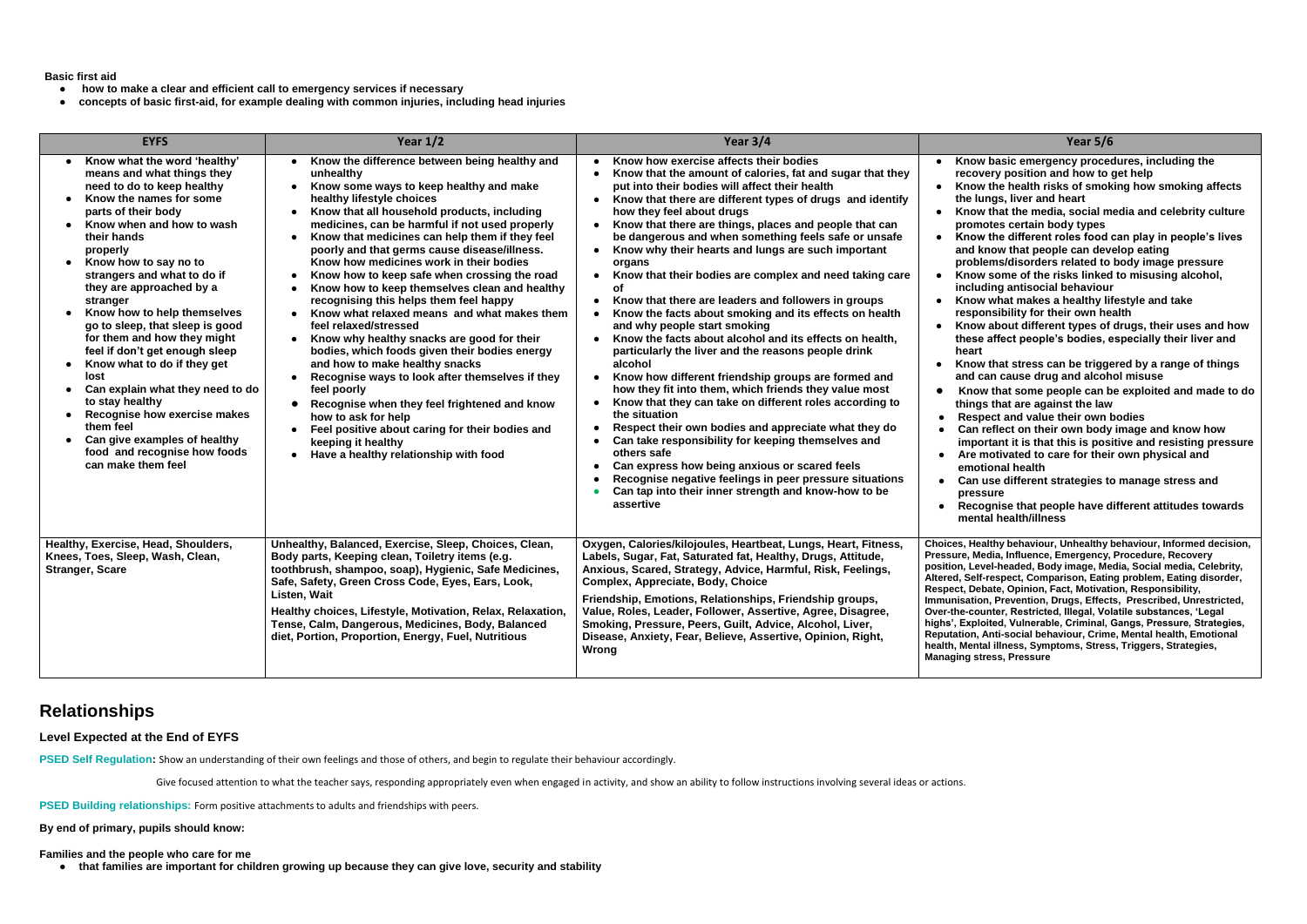- the characteristics of healthy family life, commitment to each other, including in times of difficulty, protection and care for children and other family members, the importance of spending time together and sharing each o **lives**
- that others' families, either in school or in the wider world, sometimes look different from their family, but that they should respect those differences and know that other children's families are also characterised by **care**
- that stable, caring relationships, which may be of different types, are at the heart of happy families, and are important for children's security as they grow up
- **that marriage represents a formal and legally recognised commitment of two people to each other which is intended to be lifelong**
- **how to recognise if family relationships are making them feel unhappy or unsafe, and how to seek help or advice from others if needed.**

#### **Caring friendships**

- **how important friendships are in making us feel happy and secure, and how people choose and make friends**
- **the characteristics of friendships, including mutual respect, truthfulness, trustworthiness, loyalty, kindness, generosity, trust, sharing interests and experiences and support with problems and difficulties**
- that healthy friendships are positive and welcoming towards others, and do not make others feel lonely or excluded
- that most friendships have ups and downs, and that these can often be worked through so that the friendship is repaired or even strengthened, and that resorting to violence is never right
- how to recognise who to trust and who not to trust, how to judge when a friendship is making them feel unhappy or uncomfortable, managing conflict, how to manage these situations and how to seek help or advice from **others, if needed.**

- the importance of respecting others, even when they are very different from them (for example, physically, in character, personality or backgrounds), or make different choices or have different preferences or beliefs
- **practical steps they can take in a range of different contexts to improve or support respectful relationships**
- **the conventions of courtesy and manners**
- the importance of self-respect and how this links to their own happiness
- that in school and in wider society they can expect to be treated with respect by others, and that in turn they should show due respect to others, including those in positions of authority
- **about different types of bullying (including cyberbullying), the impact of bullying, responsibilities of bystanders (primarily reporting bullying to an adult) and how to get help**
- what a stereotype is, and how stereotypes can be unfair, negative or destructive
- **the importance of permission-seeking and giving in relationships with friends, peers and adults.**

- **what sorts of boundaries are appropriate in friendships with peers and others (including in a digital context)**
- about the concept of privacy and the implications of it for both children and adults; including that it is not always right to keep secrets if they relate to being safe
- **that each person's body belongs to them, and the differences between appropriate and inappropriate or unsafe physical, and other, contact**
- **how to respond safely and appropriately to adults they may encounter (in all contexts, including online) whom they do not know**
- **how to recognise and report feelings of being unsafe or feeling bad about any adult**
- **how to ask for advice or help for themselves or others, and to keep trying until they are heard**
- **how to report concerns or abuse, and the vocabulary and confidence needed to do so**
- where to get advice e.g. family, school and/or other sources.

#### **Respectful relationships**

#### **Online relationships**

it is common for people to experience mental ill health. For many people who do, the problems can be resolved if the right support is made available, especially if accessed early enough. **Internet safety and harms**

- **that for most people the internet is an integral part of life and has many benefits**
- about the benefits of rationing time spent online, the risks of excessive time spent on electronic devices and the impact of positive and negative content online on their own and others' mental and physical well-being
- how to consider the effect of their online actions on others and know how to recognise and display respectful behaviour online and the importance of keeping personal information private
- why social media, some computer games and online gaming, for example, are age restricted
- that the internet can also be a negative place where online abuse, trolling, bullying and harassment can take place, which can have a negative impact on mental health
- how to be a discerning consumer of information online including understanding that information, including that from search engines, is ranked, selected and targeted
- where and how to report concerns and get support with issues online.
- **that people sometimes behave differently online, including by pretending to be someone they are not**
- that the same principles apply to online relationships as to face-to-face relationships, including the importance of respect for others online including when we are anonymous
- the rules and principles for keeping safe online, how to recognise risks, harmful content and contact, and how to report them
- how to critically consider their online friendships and sources of information including awareness of the risks associated with people they have never met
- **how information and data is shared and used online.**

#### **Being safe**

### **Mental well-being**

- **that mental well-being is a normal part of daily life, in the same way as physical health**
- that there is a normal range of emotions (e.g. happiness, sadness, anger, fear, surprise, nervousness) and scale of emotions that all humans experience in relation to different experiences and situations
- **how to recognise and talk about their emotions, including having a varied vocabulary of words to use when talking about their own and others' feelings**
- **how to judge whether what they are feeling and how they are behaving is appropriate and proportionate**
- **the benefits of physical exercise, time outdoors, community participation, voluntary and service-based activity on mental well-being and happiness**
- simple self-care techniques, including the importance of rest, time spent with friends and family and the benefits of hobbies and interests
- **isolation and loneliness can affect children and that it is very important for children to discuss their feelings with an adult and seek support**
- that bullying (including cyberbullying) has a negative and often lasting impact on mental well-being
- where and how to seek support (including recognising the triggers for seeking support), including whom in school they should speak to if they are worried about their own or someone else's mental well-being or ability to **control their emotions (including issues arising online)**

#### **Physical health and fitness**

- **the characteristics and mental and physical benefits of an active lifestyle**
- **how and when to seek support including which adults to speak to in school if they are worried about their health.**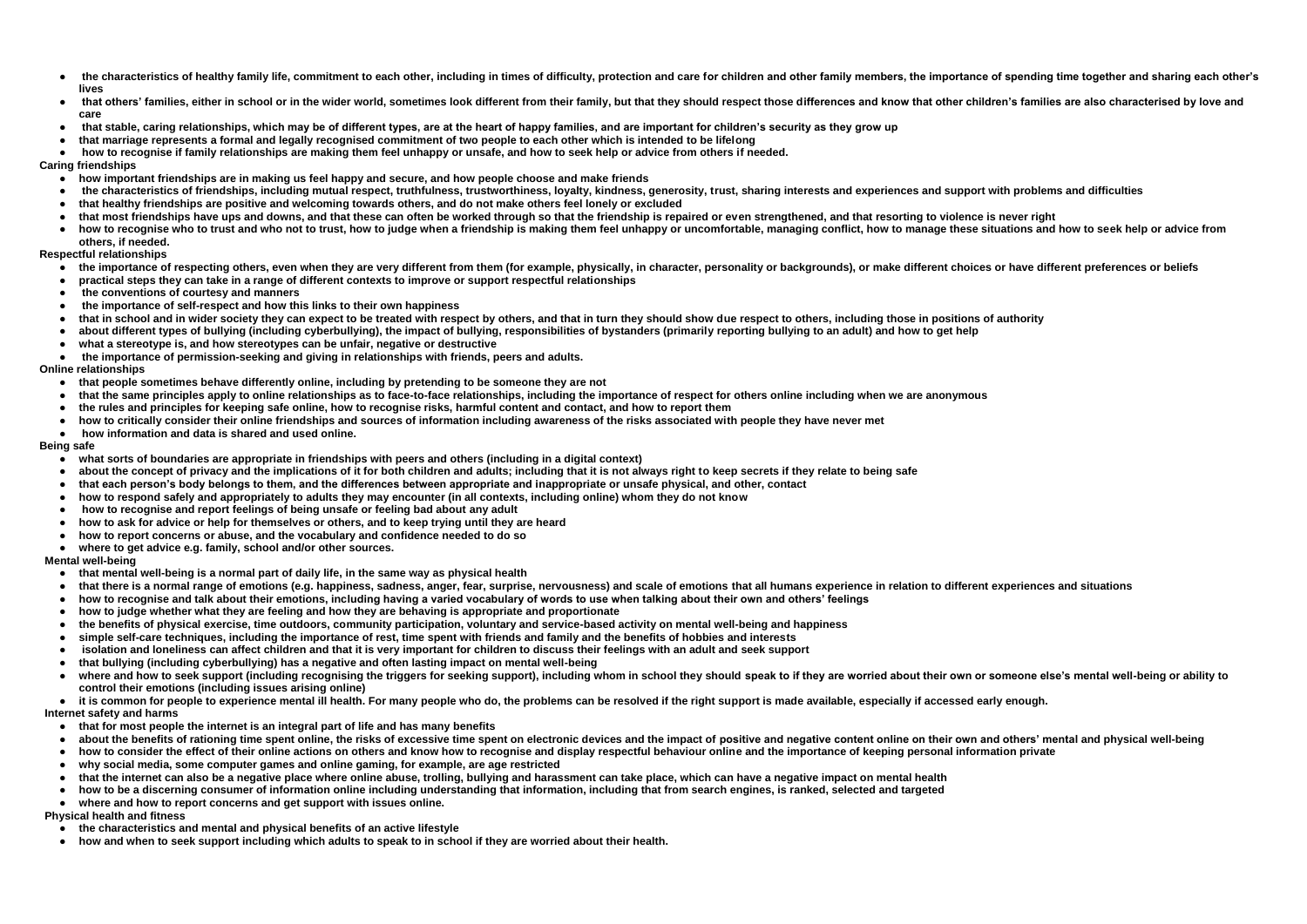| Know what a family is<br>Know that different people in a<br>family have different<br>responsibilities (jobs)<br>Know some of the<br>characteristics of healthy and<br>safe friendships<br>Know that friends sometimes fall<br>out and ways to mend a<br>friendship<br>Know that unkind words can<br>never be taken back and they<br>can hurt<br>Know some reasons why others<br>get angry<br>Can suggest ways to make a<br>friend or help someone who is<br>lonely | Know that everyone's family is different and are<br>founded on belonging, love and care and<br>function well when there is trust, respect, care,<br>love and co-operation<br>Know that physical contact can be used as a<br>greeting and identify forms of physical contact<br>they prefer, saying no when they receive a touch<br>they don't like<br>Know how to make a friend and the<br>characteristics of healthy, safe friends<br>Know about the different people in the school<br>community and who to ask for help<br>Know that there are lots of different types of<br>families<br>Know that there are lots of forms of physical<br>contact within a family and how to stay stop if<br>someone is hurting them<br>Know there are good secrets and worry secrets | Know that different family members carry out different<br>$\bullet$<br>roles or have different responsibilities within the family<br>Know some of the skills of friendship, e.g. taking turns,<br>being a good listeners<br>Know some strategies for keeping themselves safe<br>online<br>Know that they and all children have rights (UNCRC)<br>$\bullet$<br>Know that gender stereotypes can be unfair, e.g. Mum<br>is always the carer, Dad always goes to work etc<br>Know some reasons why people feel jealousy<br>Know that loss is a normal part of relationships and<br>can cause negative feelings<br>Know that sometimes it is better for a<br>$\bullet$<br>friendship/relationship to end if it is causing negative<br>feelings or is unsafe<br>Know that memories can support us when we lose a<br>$\bullet$<br>special person or animal<br>Can empathise with people from other countries who<br>$\bullet$ | Know<br>onlin<br>a gan<br>Know<br>sugg<br>Know<br>comn<br>Know<br>chara<br>Know<br>positi<br>Know<br>menta<br>Know<br>types<br>Can s<br>them:<br>Can s                                                                                                                                                |
|--------------------------------------------------------------------------------------------------------------------------------------------------------------------------------------------------------------------------------------------------------------------------------------------------------------------------------------------------------------------------------------------------------------------------------------------------------------------|-------------------------------------------------------------------------------------------------------------------------------------------------------------------------------------------------------------------------------------------------------------------------------------------------------------------------------------------------------------------------------------------------------------------------------------------------------------------------------------------------------------------------------------------------------------------------------------------------------------------------------------------------------------------------------------------------------------------------------------------------------------------------|-------------------------------------------------------------------------------------------------------------------------------------------------------------------------------------------------------------------------------------------------------------------------------------------------------------------------------------------------------------------------------------------------------------------------------------------------------------------------------------------------------------------------------------------------------------------------------------------------------------------------------------------------------------------------------------------------------------------------------------------------------------------------------------------------------------------------------------------------------------------------------------------------------------------------|-------------------------------------------------------------------------------------------------------------------------------------------------------------------------------------------------------------------------------------------------------------------------------------------------------|
| Can recognise what being angry<br>feels like                                                                                                                                                                                                                                                                                                                                                                                                                       | and why it is important to share worry secrets<br>and what trust is<br>Know that friendships have ups and downs and<br>sometimes change with time<br>Can recognise some of their personal qualities<br>Can say why they appreciate a special<br>relationship<br>Can recognise and talk about the types of<br>physical contact that is acceptable or<br>unacceptable                                                                                                                                                                                                                                                                                                                                                                                                     | may not have a fair job or are less fortunate<br>Understand that they are connected to the global<br>$\bullet$<br>community in many different ways<br>Can identify similarities in children's rights around the<br>world<br>Can identify people who are special to them and<br>$\bullet$<br>express why<br>Can identify the feelings and emotions that accompany<br>$\bullet$<br>loss and suggest strategies for managing loss, telling<br>you about someone they no longer see                                                                                                                                                                                                                                                                                                                                                                                                                                         | activi<br>Reco<br>menta<br>Can h<br>menta<br>Reco<br>strate                                                                                                                                                                                                                                           |
| Family, Jobs, Relationship, Friend,<br>Lonely, Argue, Fall-out, Words, Feelings,<br>Angry, Upset, Calm me, Breathing                                                                                                                                                                                                                                                                                                                                               | Belong, Same, Different, Friendship, Qualities, Caring,<br>Sharing, Kind, Greeting, Touch, Feel, Texture, Like,<br>Dislike, Help, Helpful, Community, Confidence, Praise,<br>Skills, Self-belief, Incredible, Proud, Celebrate,<br><b>Relationships, Special, Appreciate</b><br>Similarities, Special, Important, Co-operate, Physical<br>contact, Communication, Hugs, Acceptable, Not<br>acceptable, Conflict, Point of view, Positive problem<br>solving, Secret, Surprise, Good secret, Worry secret,<br>Telling, Adult, Trust, Happy, Sad, Frightened, Trust,<br>Trustworthy, Honesty, Reliability, Compliments,<br>Celebrate,                                                                                                                                     | Men, Women, Unisex, Male, Female, Stereotype, Career, Job,<br>Role, Responsibilities, Respect, Differences, Similarities,<br>Conflict, Win-win, Solution, Solve-it-together, Problem-solve,<br>Internet, Social media, Online, Risky, Gaming, Safe, Unsafe,<br>Private messaging (pm), Direct messaging (dm), Global,<br>Communication, Fair trade, Inequality, Food journey, Climate,<br>Transport, Exploitation, Rights, Needs, Wants, Justice, United<br>Nations, Equality, Deprivation, Hardship, Appreciation,<br>Gratitude<br>Relationship, Close, Jealousy, Emotions, Positive, Negative,<br>Loss, Shock, Disbelief, Numb, Denial, Guilt, Sadness, Pain,<br>Despair, Hope, Souvenir, Memento, Memorial, Acceptance,<br>Relief, Remember, Negotiate, Compromise, Loyal, Empathy,<br>Betrayal, Amicable, Love.                                                                                                     | <b>Personal attr</b><br><b>Unique, Com</b><br>Community,<br>network, Viol<br>Trustworthy,<br>health, Off-lir<br>information,<br>rules<br><b>Mental health</b><br><b>Worried, Sign</b><br>Sadness, Los<br><b>Hopelessnes</b><br><b>Control, Auth</b><br>Influences, S<br>Judgement, 0<br>bullying, Abu |

**Mental health, Ashamed, Stigma, Stress, Anxiety, Support, ns, Warning, Self-harm, Emotions, Feelings,** ss, Grief, Denial, Despair, Guilt, Shock, **Hopelessness, Anger, Bereavement, Coping strategies, Power, Control, Authority, Bullying, Script, Assertive, Risks, Pressure, Influences, Self-control, Real/fake, True/untrue, Assertiveness, Communication, Technology, Power, Cyber**use, Safety

- **Know that there are rights and responsibilities in an de community or social network and when playing** me online
- w that too much screen time isn't healthy **suggesting ways to monitor this**
- **Know how to stay safe when using technology to communicate with friends**
- **Know that a personality is made up of many different characteristics, qualities and attributes**
- **w** that belonging to an online community can have **positive and negative consequences**
- **w** that it is important to take care of their own **health**
- w the stages of grief and that there are different **of loss that cause people to grieve**
- suggest strategies for building self-esteem of **themselves and others**
- say how to report unsafe online/social network ity
- **gnise that people can get problems with their mental health and that it is nothing to be ashamed of**  help themselves and others when worried about **a mental health problem**
- **Proprise when they are feeling grief and have strategies to manage them**

**Personal attributes, Qualities, Characteristics, Self-esteem, nparison, Negative self-talk, Social media, Online,** Positive, Negative, Safe, Unsafe, Rights, Social **lence, Grooming, Troll, Gambling, Betting,** Appropriate, Screen time, Physical health, Mental **he. Social, Peer pressure, Influences, Personal information, Passwords, Privacy, Settings, Profile, SMARRT** 

## **Changing Me**

### **Level Expected at the End of EYFS**

PSED Self Regulation: Give focused attention to what the teacher says, responding appropriately even when engaged in activity, and show an ability to follow instructions involving several ideas or actions.

**PSED Building relationships:** Show sensitivity to their own and to others' needs.

#### **By end of primary, pupils should know:**

**Families and the people who care for me**

- **that families are important for children growing up because they can give love, security and stability**
- the characteristics of healthy family life, commitment to each other, including in times of difficulty, protection and care for children and other family members, the importance of spending time together and sharing each **lives**
- that others' families, either in school or in the wider world, sometimes look different from their family, but that they should respect those differences and know that other children's families are also characterised by **care**
- **that stable, caring relationships, which may be of different types, are at the heart of happy families, and are important for children's security as they grow up**
- **how to recognise if family relationships are making them feel unhappy or unsafe, and how to seek help or advice from others if needed.**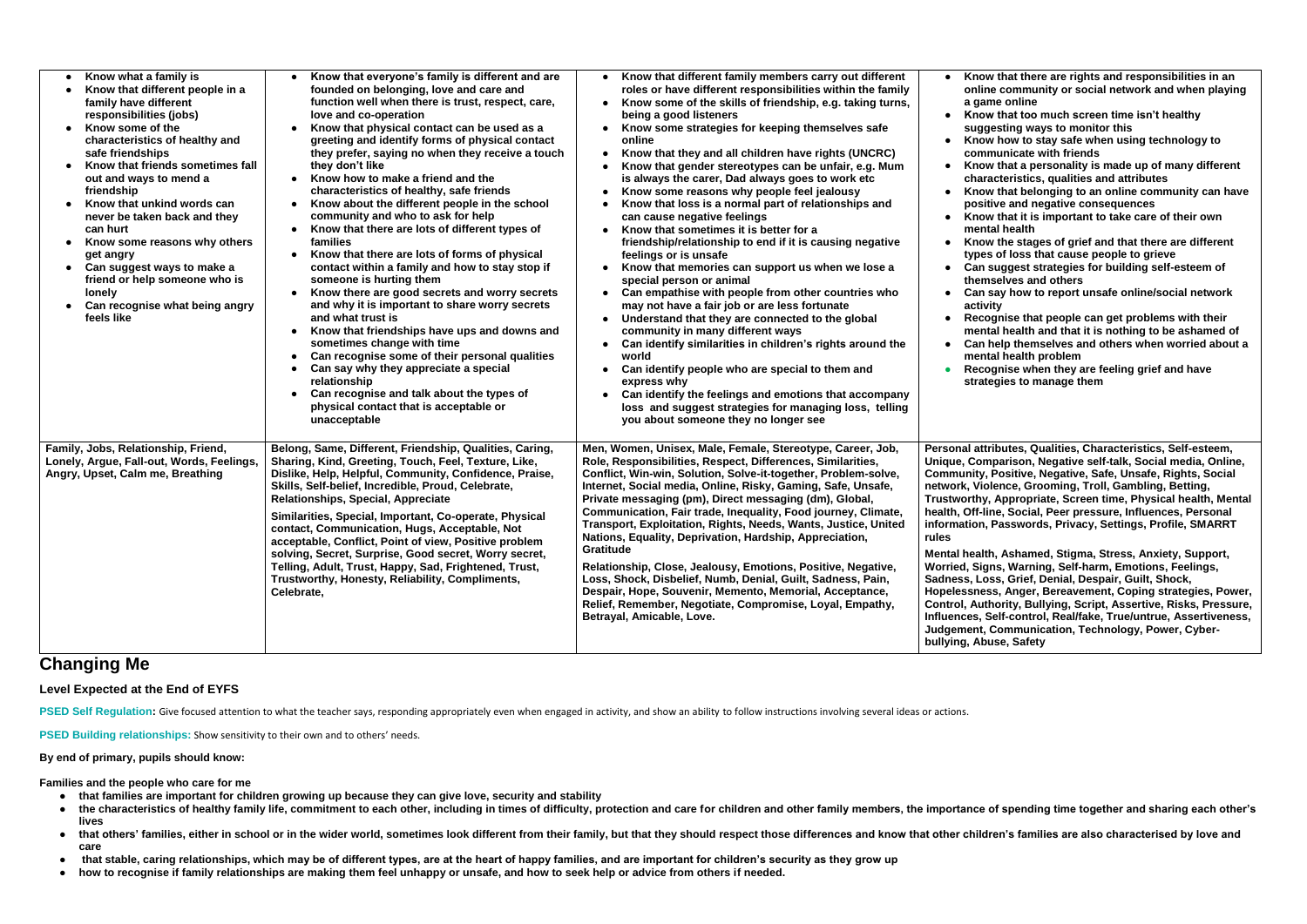**Caring friendships**

- **how important friendships are in making us feel happy and secure, and how people choose and make friends**
- the characteristics of friendships, including mutual respect, truthfulness, trustworthiness, loyalty, kindness, generosity, trust, sharing interests and experiences and support with problems and difficulties
- that healthy friendships are positive and welcoming towards others, and do not make others feel lonely or excluded.

**Respectful relationships**

- **practical steps they can take in a range of different contexts to improve or support respectful relationships**
- the importance of self-respect and how this links to their own happiness
- **that in school and in wider society they can expect to be treated with respect by others, and that in turn they should show due respect to others, including those in positions of authority**
- **what a stereotype is, and how stereotypes can be unfair, negative or destructive**
- **the importance of permission seeking and giving in relationships with friends, peers and adults.**

#### **Being safe**

- **what sorts of boundaries are appropriate in friendships with peers and others (including in a digital context)**
- **about the concept of privacy and the implications of it for both children and adults; including that it is not always right to keep secrets if they relate to being safe**
- **that each person's body belongs to them, and the differences between appropriate and inappropriate or unsafe physical, and other, contact**
- **how to recognise and report feelings of being unsafe or feeling bad about any adult**
- how to ask for advice or help for themselves or others, and to keep trying until they are heard
- **how to report concerns or abuse, and the vocabulary and confidence needed to do so**
- **where to get advice e.g. family, school and/or other sources.**

#### **Mental well-being**

- **that mental well-being is a normal part of daily life, in the same way as physical health**
- **that there is a normal range of emotions (e.g. happiness, sadness, anger, fear, surprise, nervousness) and scale of emotions that all humans experience in relation to different experiences and situations**
- **how to recognise and talk about their emotions, including having a varied vocabulary of words to use when talking about their own and others' feelings**
- how to judge whether what they are feeling and how they are behaving is appropriate and proportionate
- **the benefits of physical exercise, time outdoors, community participation, voluntary and service-based activity on mental well-being and happiness**
- simple self-care techniques, including the importance of rest, time spent with friends and family and the benefits of hobbies and interests
- isolation and loneliness can affect children and that it is very important for children to discuss their feelings with an adult and seek support
- **that bullying (including cyberbullying) has a negative and often lasting impact on mental well-being**
- where and how to seek support (including recognising the triggers for seeking support), including whom in school they should speak to if they are worried about their own or someone else's mental well-being or ability to **control their emotions (including issues arising online)**
- it is common for people to experience mental ill health. For many people who do, the problems can be resolved if the right support is made available, especially if accessed early enough. **Changing adolescent body**
- **key facts about puberty and the changing adolescent body, particularly from age 9 through to age 11, including physical and emotional changes**
- **about menstrual well-being including the key facts about the menstrual cycle.**

| <b>EYES</b><br>--- | $\mathsf{Var}(1/\lambda)$ | $V_{\mathbf{A}}$<br>--- |  |
|--------------------|---------------------------|-------------------------|--|